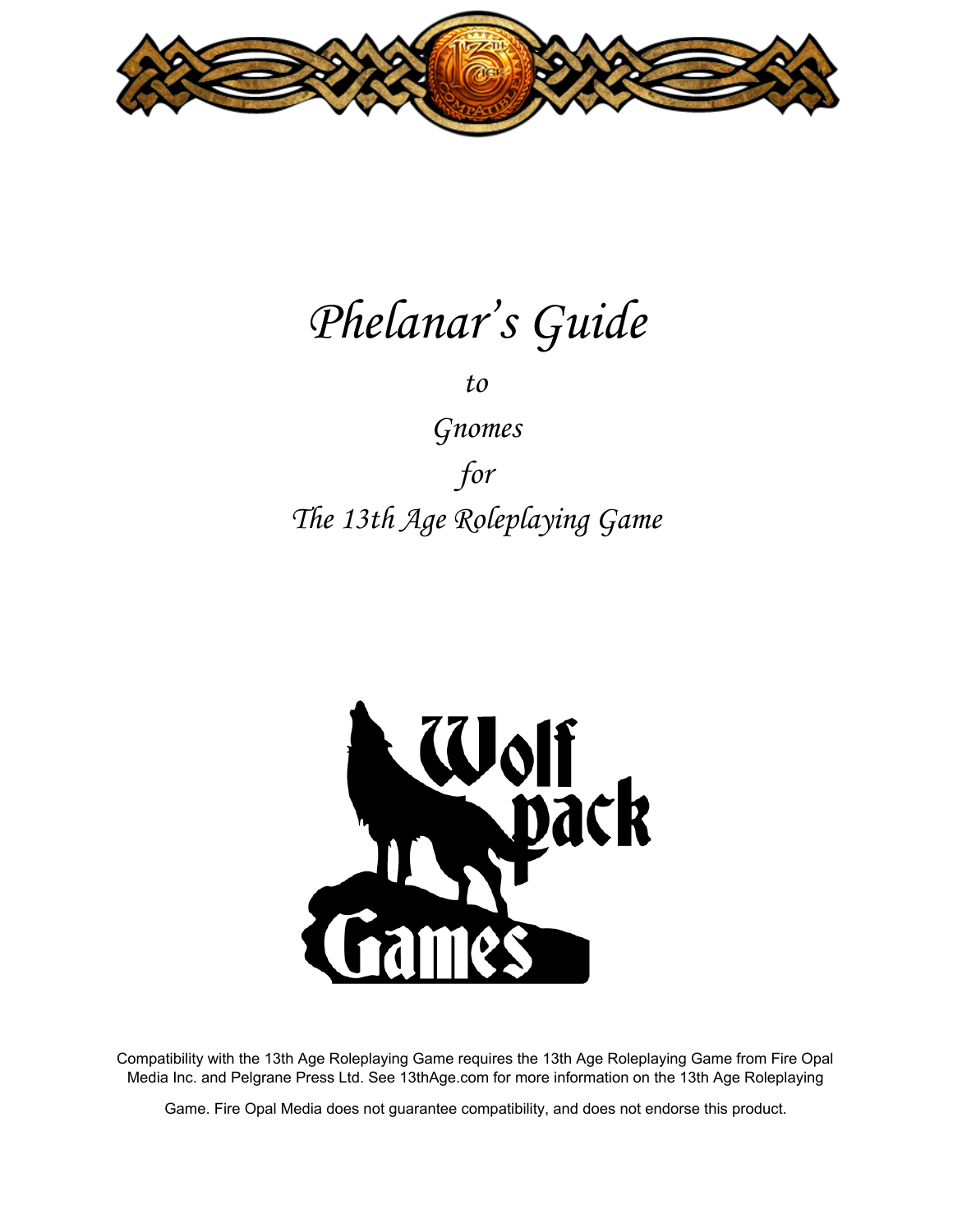# **Alternate Powers**

Different gnomes, based on their environment, interest, and talents can develop different abilities beyond the well known talent with illusions. They are, nevertheless, still all the same race. These racial powers replace those listed in the core rulebook.

# **Deep Gnome**

Deep Gnomes have a talent with earth that rivals, or even exceeds, the fabled skill of the dwarves. Forsaking their talent with illusion and deception, they can speak with and understand the hidden words of dirt and stone or even briefly turn into stone. Deep gnomes, because of their connection to the earth and stone, tend to be much more serious or dour than other gnomes, but they are also praised for their patience and attentiveness.

# *Earth Touched (Racial Power)*

A deep gnome may speak with unworked stone and rock and (potentially) learn information about creatures or events that have happened nearby recently. Roll a normal (11+) saving throw. On a success, the rock remembers something that might be useful. On a failure, the rock doesn't remember or fails to convey the information well.

### *Strength of Stone (Racial Power)*

Once per battle, when used as an immediate interrupt, this power reduces the damage taken from a single attack by half. It may also be used as a quick action during your turn, in which case you deal an additional 1d4 per level damage with your next melee attack. You may not use both sides of the power in the same battle.

*Champion Tier Feat* In addition to reducing damage by half, you may immediately make a saving throw against one ongoing effect. If using it offensively, increase the damage done to 1d6 per level.

# **Whisper Gnome**

Most gnomes are known to be gregarious and outgoing sorts. Quick to pick up conversation with strangers and one of the first to tell a joke or make a new friend. Whisper gnomes are the exception to this expectation. They find comfort and happiness in solitude and silence, often in the wilds of nature and away from towns or farms. Many of them find a way to turn their talent for illusion inside out, causing silence instead of sound and nothingness where an object might be.

# *Whisper in the Wind (Racial Power)*

As a standard action, a whisper gnome may make a single item or person silent or invisible for up to 5 minutes. The invisibility only works so long as the person or item moves very slowly and immediately ends if a character moves too quickly/too far or makes an attack. The silence is less restrictive and lasts so long as no excessively loud noises are made by the person or object (such as yelling, breaking wood, musical instruments played, etc). May not be used in battle.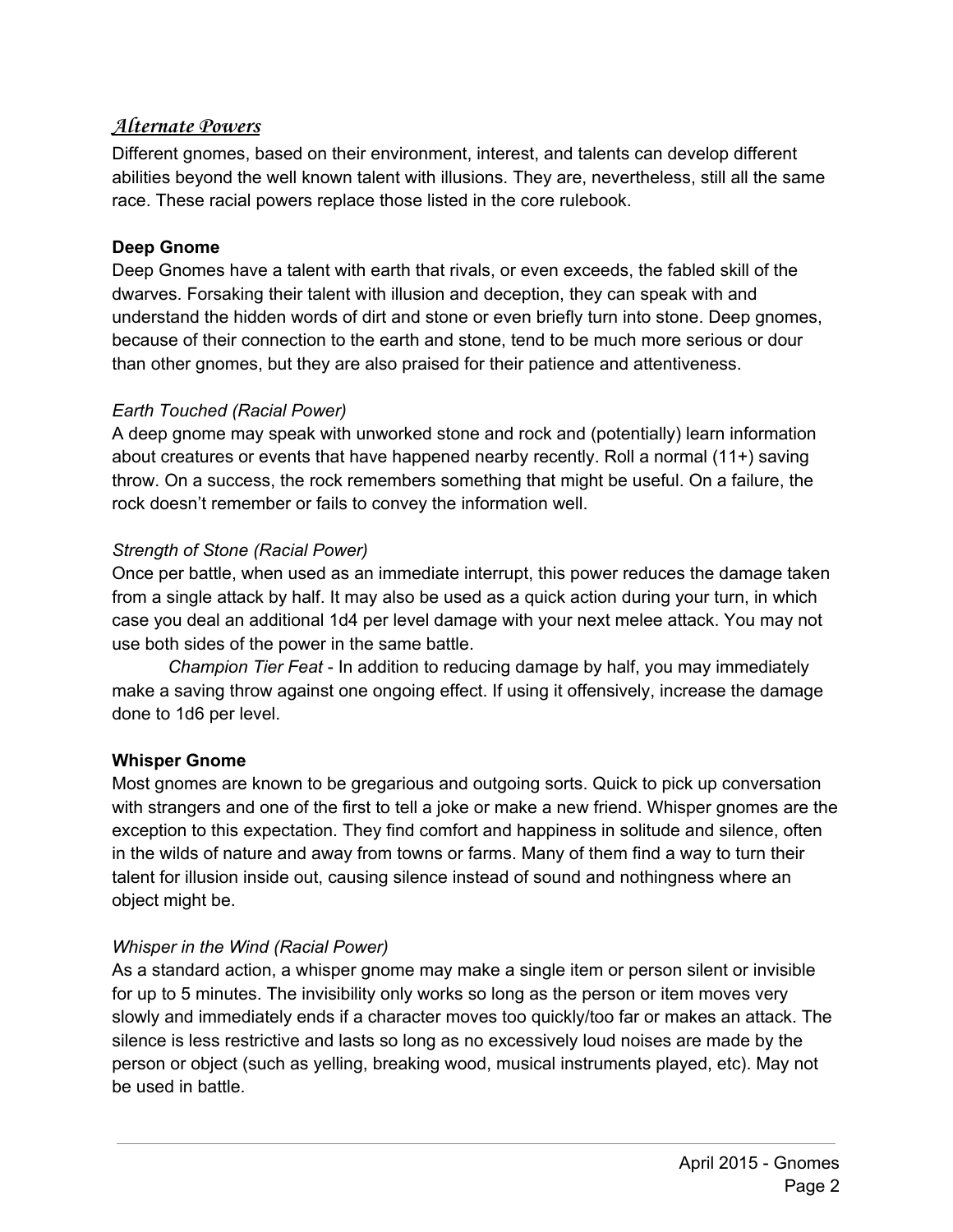## *Stealth Strike (Racial Power)*

Once per battle, on hitting with a 16+, you may leave an enemy Vulnerable to all allies until the end of your next turn.

*Champion Tier Feat* You are now considered Invisible to all creatures on the battlefield until you dispel the effect or until you make an attack.

#### **Gear Gnomes**

Gnomes in general are considered a rather creative and artistic people. Music and painting are their best known skills, but some few gnomes take their creative talents in a different direction and focus instead on machines, constructs, and clockwork. It's widely accepted that few do mechanical objects as well as gnomes and gear gnomes are those who do it better than any others. Whether it's fixing things with their magical talents or improvising dangerous devices to fend off foes, gear gnomes are unique talents that are welcomed in many places.

### *Mend Object (Racial Power)*

By casting this spell and spending 5-10 minutes concentrating, a tinker gnome can mend mundane objects made of materials like glass, wood, or iron and return them to a state like new. All pieces of the object, or suitable replacement materials, must be present in order for the ability to work. The power doesn't work on anything larger than a treasure chest unless it's done in stages (i.e. to fix a broken wagon would require fixing the wheels, the cart, and other parts all separately).

# *Improvised Device (Racial Power)*

Once per battle, as a standard action, a tinker gnome can put together a weapon with bits and pieces that they have on-hand and use it to attack. Make a ranged attack using the highest of your Dex, Int, or Wis scores (+level +escalation die) vs PD against 1d3 nearby enemies. On hit, this does 1d4 damage per character level damage of a random type as well as a random status effect. Roll a d4 for damage type and another d4 for status effect, then consult the following table.

| Roll           | Damage Type | <b>Status Effect</b>                                                    |
|----------------|-------------|-------------------------------------------------------------------------|
|                | Poison      | All damage done is ongoing instead (save ends)                          |
| $\overline{2}$ | Lightning   | Target is Hampered (save ends)                                          |
| 3              | Fire        | Target immediately pops free                                            |
| 4              | Force       | Target has a -1 to PD and MD until the end of the<br>gnome's next turn. |

On a natural 12 attack roll, the attack not only misses the intended target but potentially hits a random nearby ally. Make an attack roll as normal against that ally. If that attack is also a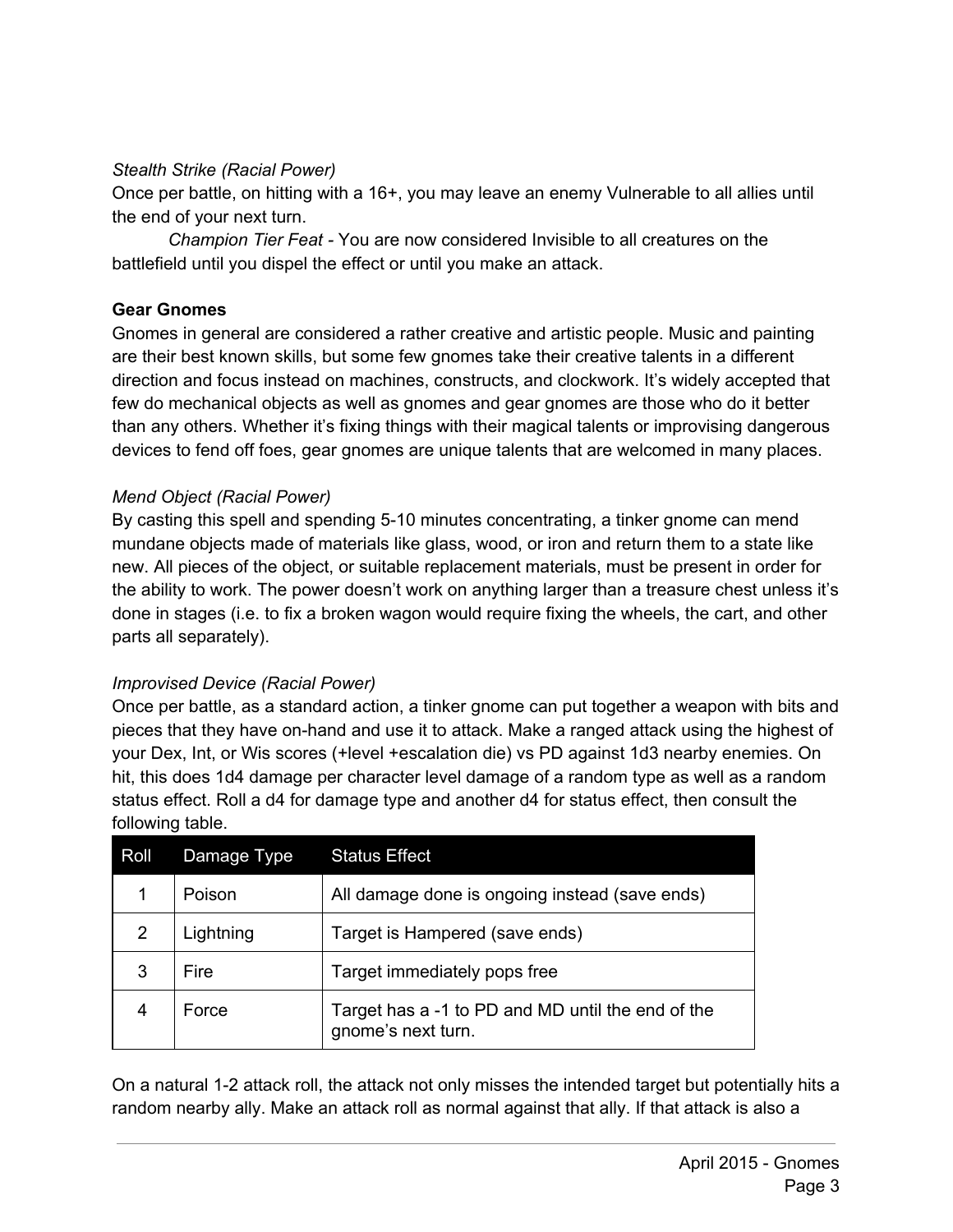natural 1 or 2, then make another attack against a different nearby enemy. Continue until all attacks hit or miss with greater than a natural 1 or 2 roll.

*Champion Tier Feat* Increase damage done to 1d6 and you may add or subtract 1 from either the damage type or status effect roll.

# **Forest Gnomes**

Some gnomes find that they're drawn heavily towards nature and the natural world, finding more in common with elves and creatures of faerie than they have with their fellow gnomes. They still get along well with their fellows, but tend to spend their time away from people and towns and instead in the forests and hills nearby. They find great joy in exploring and dealing with animals, which is where they focus their magical talents instead of the more typical illusions.

# *Speak with Animals (Racial Power)*

A forest gnome may speak with mundane animals and attempt to learn things about nearby and recent events or people. Talking to animals takes about 5 minutes, then roll a normal (11+) saving throw. On a success, the animal or animals knew something of interest about the topic the gnome was asking about. On a failure, the animal was too difficult to understand or didn't know anything of use. When talking to burrowing animals (badgers, moles, gophers, etc), this roll is only a 6+. When speaking to reptiles (lizards, snakes, etc), the roll is an 16+.

# *Vine Snare (Racial Power)*

Once per battle, as a standard action, a forest gnome may create magical vines that reach out and grab nearby enemies. Make the following attack against 1d3 nearby enemies: Highest of Int/Wis/Cha (+level +escalation die) vs PD. On a hit, the target is Stuck (save ends). This attack can even hit flying creatures or those crawling on walls or ceilings.

*Champion Tier Feat* The vines grow thorns and deal 1d4 poison damage per character level to all Stuck enemies.

# **River Gnomes**

Some gnomes can't put down roots and have to constantly keep on the move. Combined with their often outgoing personalities and talent for deception, this typically makes them talented merchants and smugglers. Often referred to as river gnomes, both for the way rivers are constantly in motion as well as the practice of shipping cargo up and down bodies of water. These gnomes are often masters of fast-talk and misdirection as well as frequently very knowledge about a particular region that they've traveled through.

# *Misdirection (Racial Power)*

By doing some fast talking and slight of hand, a river gnome can quickly and automatically hide a hand-held object upon their person and keep it from any sort of detection short of magic or a full body pat-down. Only one item can be hidden in this way at a time.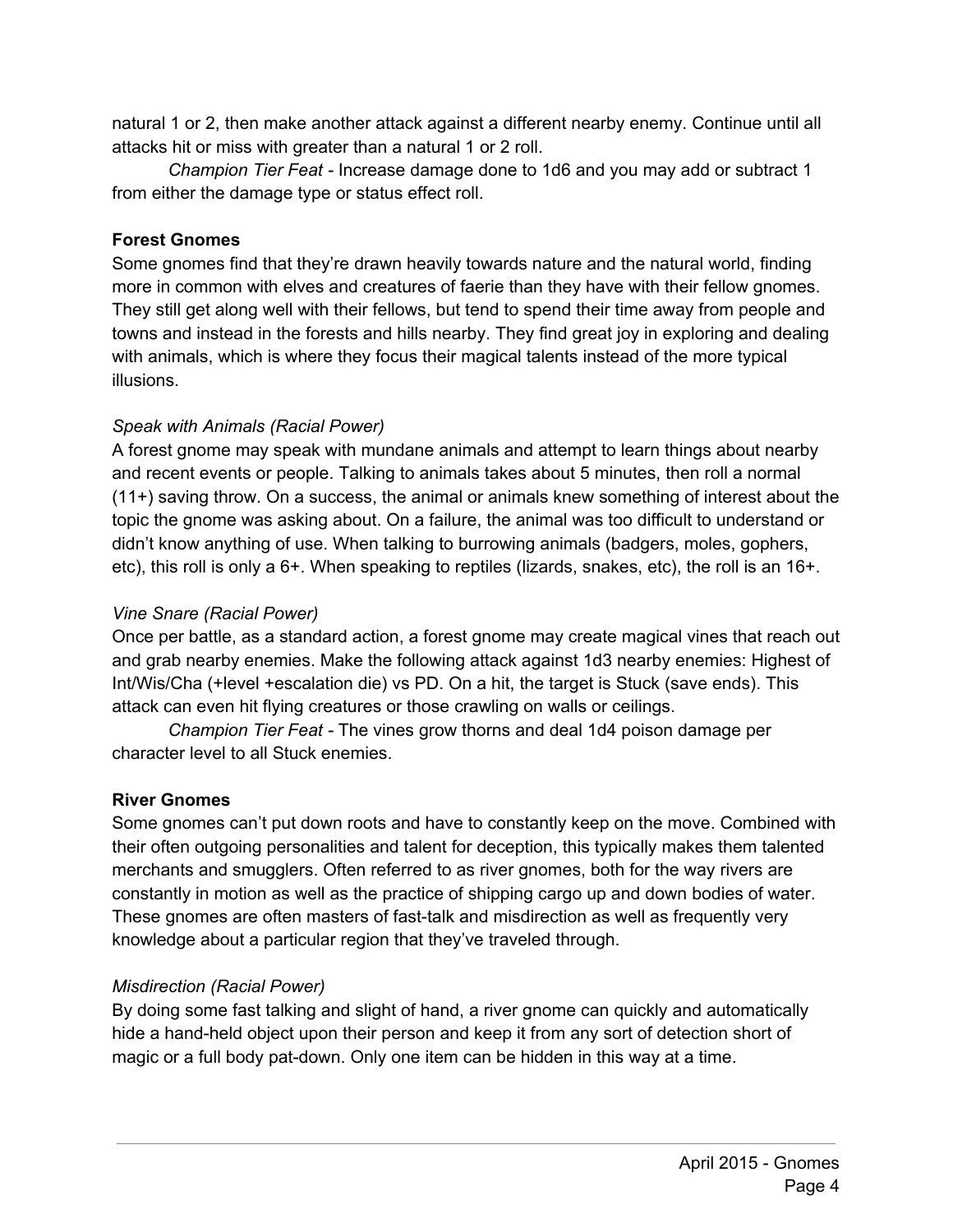#### *Not Me This Time (Racial Power)*

Once per battle, use this power as an immediate interrupt when you've been hit by an attack and roll a normal saving throw. On a failure, you take no damage from the attack but have a 2 to all defenses until the end of your next turn. On a success, the attack is rolled again, but this time against a nearby enemy of the gnome's choosing.

*Champion Tier Feat* Make the saving throw to see if the power is successful with a +2 bonus. If it is successful, roll the enemy's attack with a +2 bonus as well.

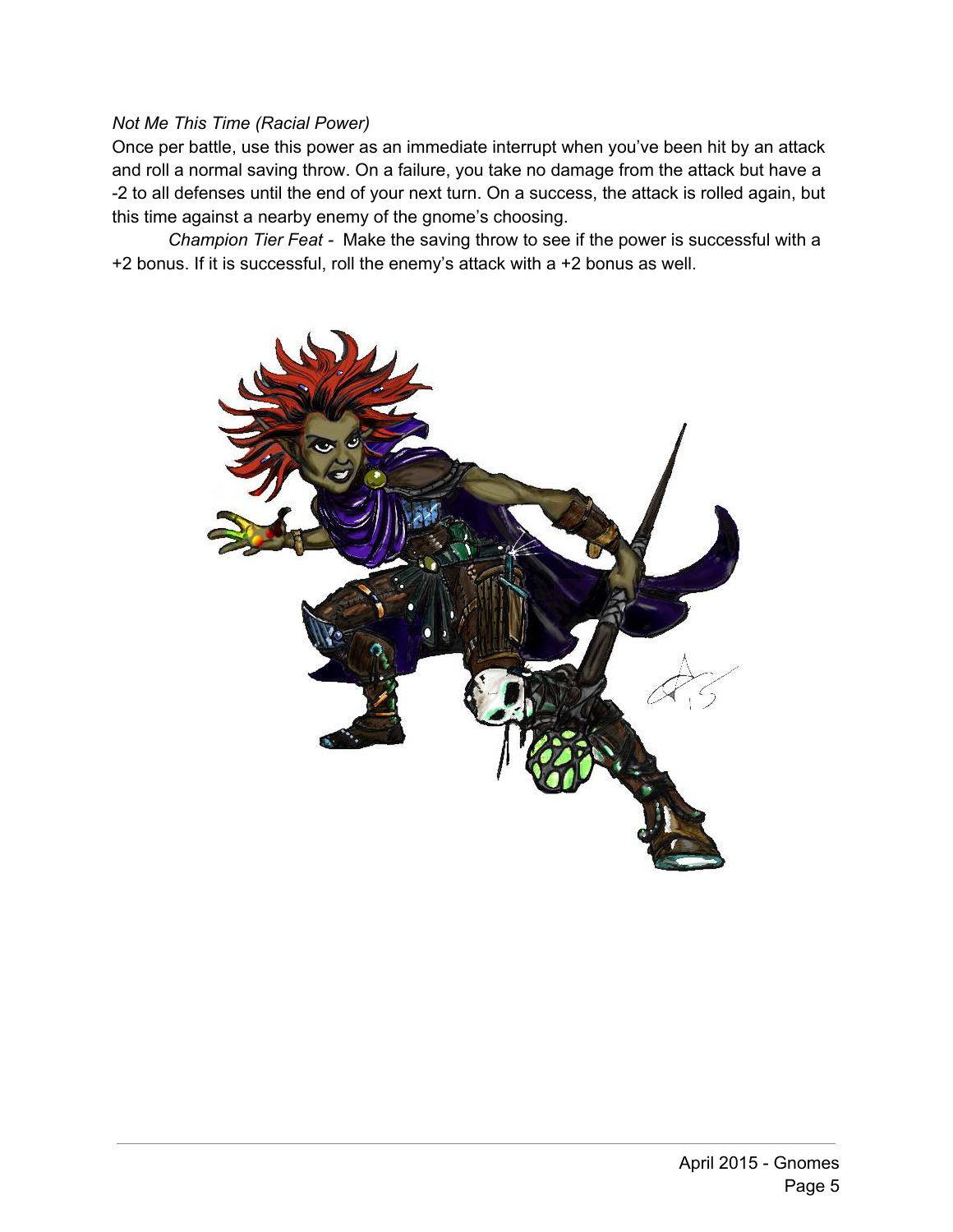# **Magical Items**

These items are not  $\sim$ solely $\sim$  for the benefit of gnomes, but sometimes they do get more out of them than other races do.

# *Glittering Axe*

# *1h Melee Weapon +1 to attack and damage per tier*

Originally made to honor the head of the gnome pantheon of gods and used exclusively by clerics and priests, the glittering axe has become somewhat more widespread amongst gnomes and even the occasional dwarf or human. When attacking an enemy that has hit an ally in the last turn, deal an additional +2d6 damage to that enemy, even on a miss. This increases to +4d6 at Champion Tier and +6d6. This power recharges on an 11+.

Gnomes who use the glittering axe gain a +1 bonus to their attack roll (+2 at Champion Tier and +3 at Epic Tier) when using this power and a +2 to any recharge rolls.

*Quirk* Enjoys pranks, especially on people of authority within a group.

# *Shadowcloak*

# *Cloak +1 to PD per tier*

Crafted out of a unique material called nightsilk whose creation is rare even among gnomes, the shadowcloak is known to increase the powers of illusion used by the wearer. Background rolls when using illusion magic gain a +2 bonus and rolls to save against illusion magic cast by the wearer are made with a -2 penalty.

Gnomes who use the shadowcloak can use dangerous powers of illusion more effectively. Gain a +1 (per tier) to attack rolls when using illusion spells.

*Quirk* Constantly deceives people in some fashion

# *Stone Badger*

# *Adventurer Tier Wondrous Item*

Badgers and other burrowing creatures are long known to be special to gnomes. This stone badger, when the command word is spoken, turns into a large living badger that fights alongside the user. The badger recharges on a 16+ unless the badger is killed, in which case it does not recharge until the next full rest. The badger acts on the users turn and does not benefit from the escalation die, but is otherwise considered an ally. Use the following stats for the badger.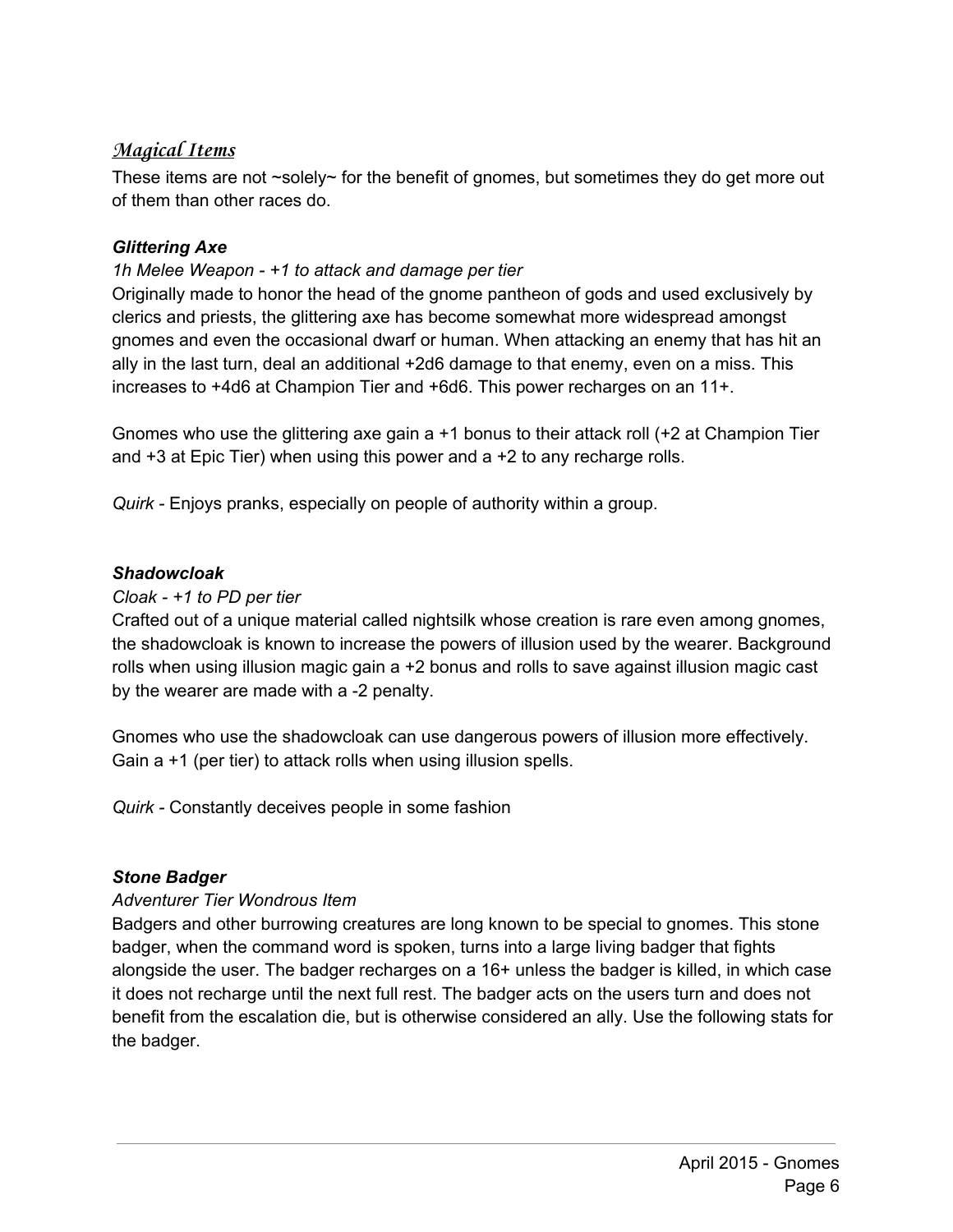# **Stone Badger**

Level 3 Wrecker (Beast) Init: N/A

# **Rending Claws (2 attacks) +8 vs AC - 8 damage**

*Natural 16+ hit* Additional 4 ongoing damage (save ends)

**Charging Bite +8 vs AC** 12 damage and the target pops free. May only be used after moving.

*Miss* - The target pops free.

*Thick Fur* Once per battle as an immediate interrupt, take half damage from an attack that hits.

*Gnome Affinity* Stone badgers summoned by a gnome may use the Escalation Die.

**AC 19**

PD 17 **HP 48** MD 13

# *Adamantine Hooked Hammer*

*1h Melee Weapon +1 to attack and damage per tier*

The hooked hammer is a common digging and mining took among gnomes, who appreciate the versatility of having a mining pick and a heavy hammer with the same tool. It was natural for them to be put to use as weapons in defense of gnome towns and homes and eventually some were purpose crafted for use as weapons first. Adamantine is harder than almost any other materials, so even when it fails to hurt an opponent, it opens gashes in their defenses for further strikes. On a successful hit, you may reduce the opponents AC by 1 for the rest of battle (2 at Champion Tier, 3 at Epic Tier). Recharge is an 11+

Gnomes who use an adamantine hooked hammer may choose to reduce AC or PD or some combination of both so long as it doesn't exceed the bonus granted.

*Quirk* Always wants to go through an obstacle, rather than around it.

# *Feather of Bungling*

#### *Adventurer Tier Wondrous Item*

Gnomes are known to be crafty and devious, so it surprises almost nobody that they created this particular magical trinket. This feather is enchanted so that the wearer can designate someone nearby to be more careless and clumsy than they otherwise might be. This might dropping a weapon in battle, speaking carelessly in an negotiation, or slipping on a wet cobblestone while running. This is largely a narrative effect and the player should describe (within reason) what minor negative effect comes in to play for no more than 2-3 minutes.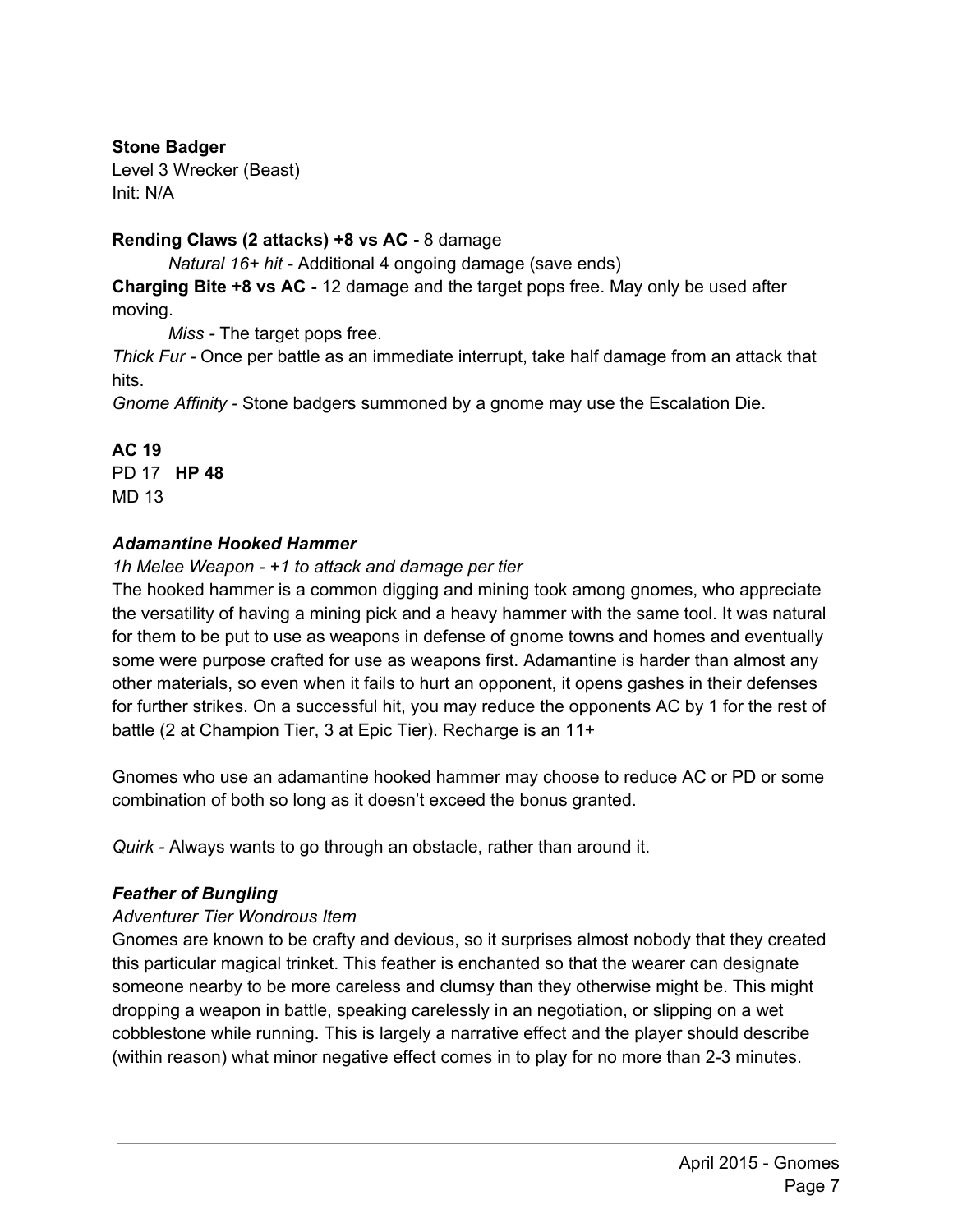# **NPCs**

These NPCs can be allies, enemies, flavor, quest-givers, or possibly even worked into the backstory of a PC.

# Erlen Greenbriar

This elderly male gnome is known for his jovial personality and enormous extended family with over a dozen children and nearing one-hundred grandchildren. In his youth, he was a wandering merchant and wandered far and wide making his fortune before returning to his hometown to take a prominent place in local politics and public works.

*Hook* This grandfatherly gnome wasn't just an honest merchant in his youth, he was an information broker working both sides of the law. Someone suspects that Erlen still has some important piece of information and wants it back.

# Galli Trilisdottir

This young gnome is one of the most accomplished illusionists and entertainers in all the land… or so she would tell you. The reality is that although she is talented and entertaining, she's also very inexperienced, reckless, and doesn't have a strong business sense.

*Hook* When looking for new tricks and magics to use in her show, Galli made a deal with some thieves to procure a book of spells from a reclusive wizards. Now the wizard wants the spellbook back and all the people involved in the theft dead (or brought back for… research purposes).

# Mytra Dawnrunner

Mytra is a notorious smuggler and pirate running up and down almost any river big enough to hold a barge or raft. She's been running weapons, illicit magical materials, alcohol, and even stranger things from one place to another for longer than most humans even live and she shows no sign of stopping any time soon.

*Hook* Mytra always cuts things fine and pushes for the best deal she can, but this time she's gone too far and one of her buyers wants her dead and her cargo taken. She's got a huge bounty on her head and Mytra, ironically, needs to find someone to smuggle her to some place safer.

# Zilbar Sunscale

Founder and head of the Global Tinker's Union (membership: 2), Zilbar has a mania for mechanical creations of all sorts that many people find somewhat unnerving. Unfortunately, he's not actually that good at making them. He is, however, good at collecting the research and projects of others and has one of the largest libraries of mechanical and clockwork research.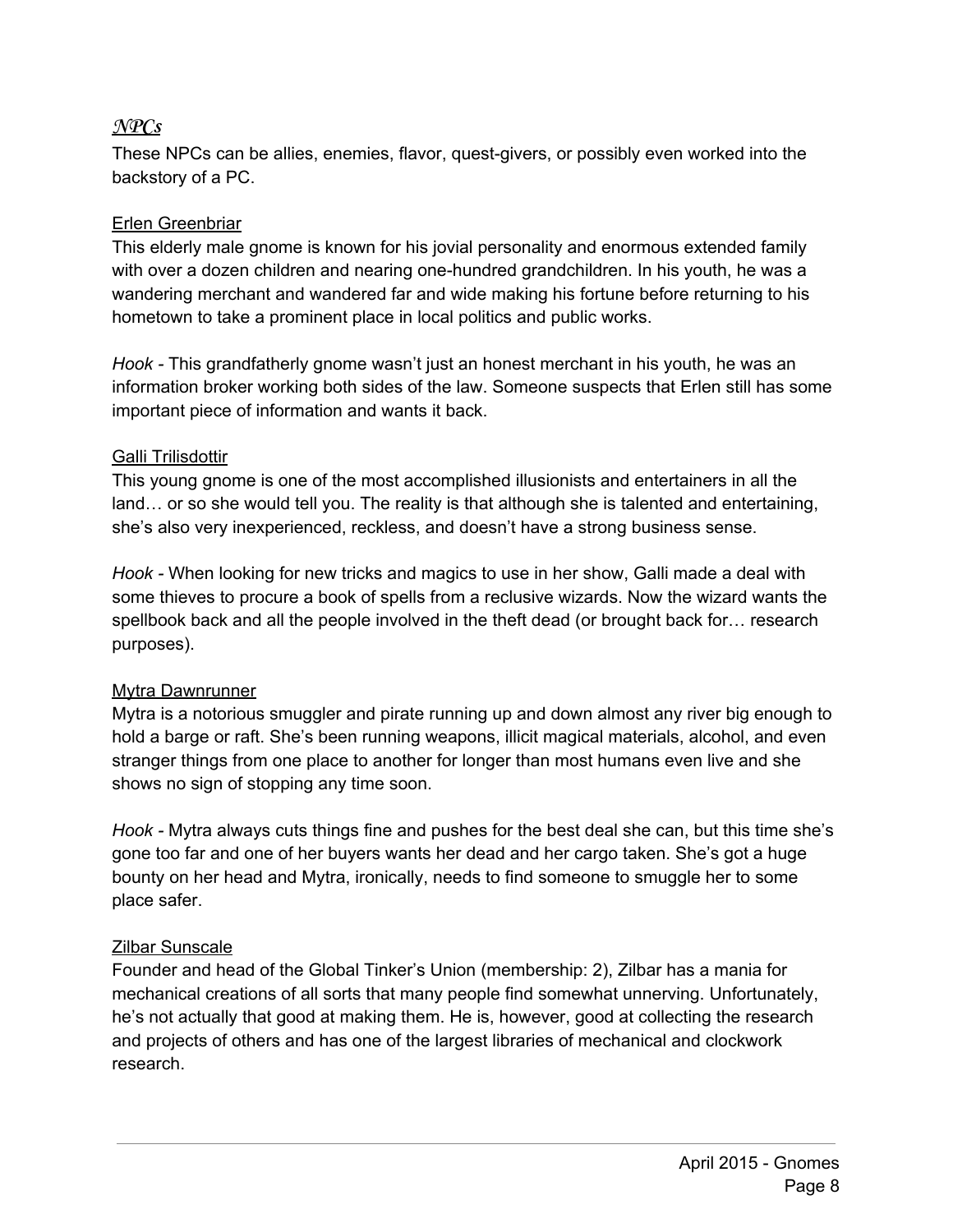*Hook* Zilbar has, with the help of his wife and some newly collected writings, made a flying machine. Now he needs someone to protect it as he wheels it to some nearby hills… then help him with the test flights.

#### Sinrug Mistwing

Sinrug has a level of curiosity that should have gotten him killed hundreds of times over his life. He loves breaking into places he isn't supposed to be, taking things he isn't supposed to, and learning things he isn't. And he's very very good at it. The problem is that he has a problem keeping his mouth shut about the places he's been, things he's taken, and information he's learned.

*Hook* Sinrug wants to break into a wizard's tower as he heard that there are many interesting and unique items to be found. However, the wizard is known for being paranoid about his belongings, so the party is hired to (unknowingly) provide a distraction for Sinrug and deal with the wizard and his traps while Sinrug sneaks around.

#### Celdira Starfarer

Celdira is a talented chemist and alchemist who is popular among adventurers, but also has a considerable reputation among farmers, merchants, and craftsmen for her ability to make potions, elixirs, and oils that are of consistently high quality at a price lower than such things are often sold for. The is consequently as unpopular with her peers as she is popular with her customers.

*Hook* - One of Celdira's rivals has dug up a dark secret about her and is holding it over her head in order to get her to do some work and unsavory research for him. Celdira needs someone who can take care of the situation and do so as quietly as possible so her business and reputation isn't ruined.

#### Dorbis Goatcrown

Dorbis is an explorer and writer, known for his widely spread travelogues that describe the wild (and not so wild) areas that he's visited over the years. His writing style is both funny and vivid, helping the people who read them almost feel like they've been to the location themself. Dorbis is famous and his travelogues bring him a great deal of money, but he maintains a humble and thankful demeanor and doesn't plan on stopping his travels anytime soon.

*Hook* - Dorbis needs an escort to reach some nearby ruins that he heard have some unique features that his readers would enjoy reading about. Not just to protect him from monsters and bandits, but to fend off persistent fans who won't leave him alone. Including some fans who won't take "no" for an answer.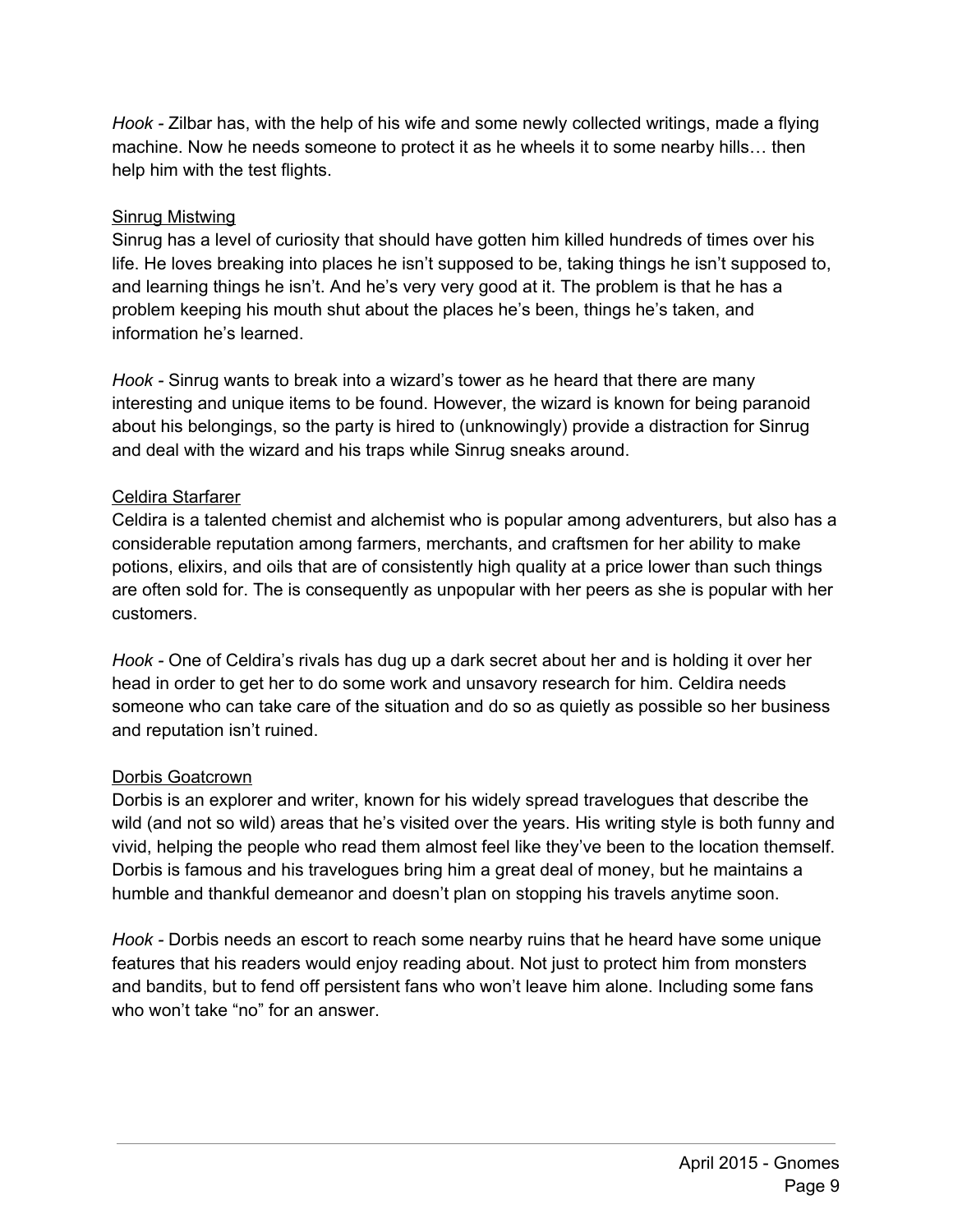# **April 2015 Patron Thanks**

Thank you to all these Patrons for making this work possible.

**Sasha, Sean Krauss, John Campbell, Drew Bergstrom, Andrew Raphael, Graham Poole, Chris Turner, J. Brandon Massengill, Joshua Ramsey, Are Sørli, Paul DeMartino, Lowell Francis, Matthew Caulder, Dane Ralston-Bryce, Bryan Rennekamp, Wesley Hall, Michael Bowman, Michael Hasko, Patrick Malone, JeanChristophe Cubertafon, Matt Greenfelder, Matt Hogan, Tim Densham, Richard Green, Rob Heinsoo, and Pelgrane Press.**

If you see this document out in the wild and would like to contribute to future projects and see your name listed, you can do so here at [Patreon.](http://www.patreon.com/wolfsamurai) Even a single dollar is a valuable contribution and ensures that you can vote on upcoming projects. Higher level patrons get even more benefits.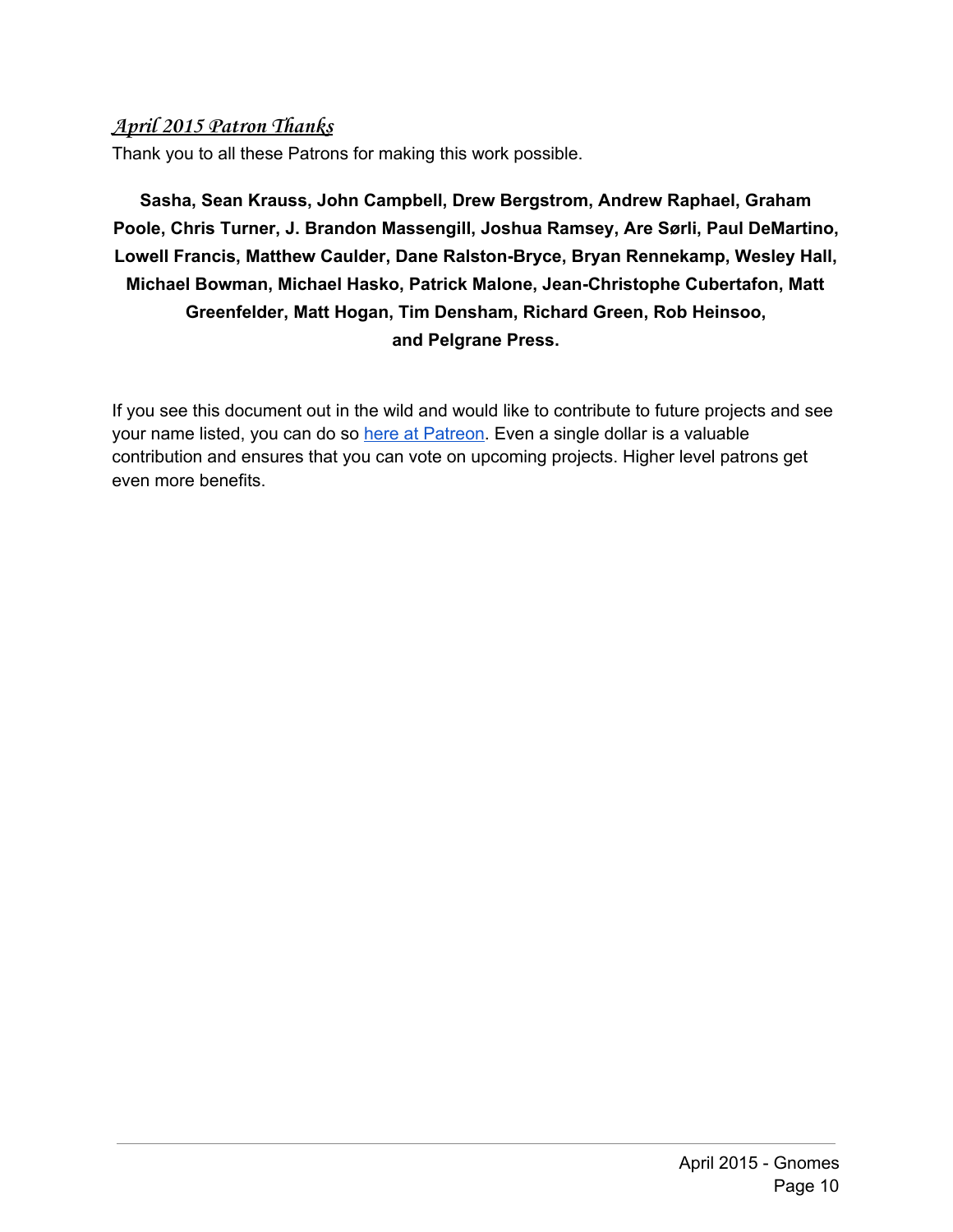# **Credits and Copyright**

13th Age is a registered trademark of Fire Opal Media Inc., and the 13th Age Roleplaying Game and the 13th Age Roleplaying Game Compatibility Logo are trademarks of Fire Opal Media Inc. under exclusive license to Pelgrane Press Ltd., and are used under the 13th Age Roleplaying Game Compatibility License. See [13thAge.com](http://www.13thage.com/) for more information on the compatibility license.

Open Game License v 1.0a Copyright 2000, Wizards of the Coast, Inc.

The following text is the property of Wizards of the Coast, Inc. and is Copyright 2000 Wizards of the Coast, Inc ("Wizards"). All Rights Reserved.

1. Definitions: (a)"Contributors" means the copyright and/or trademark owners who have contributed Open Game Content; (b)"Derivative Material" means copyrighted material including derivative works and translations (including into other computer languages), potation, modification, correction, addition, extension, upgrade, improvement, compilation, abridgment or other form in which an existing work may be recast, transformed or adapted; (c) "Distribute" means to reproduce, license, rent, lease, sell, broadcast, publicly display, transmit or otherwise distribute; (d)"Open Game Content" means the game mechanic and includes the methods, procedures, processes and routines to the extent such content does not embody the Product Identity and is an enhancement over the prior art and any additional content clearly identified as Open Game Content by the Contributor, and means any work covered by this License, including translations and derivative works under copyright law, but specifically excludes Product Identity. (e) "Product Identity" means product and product line names, logos and identifying marks including trade dress; artifacts; creatures characters; stories, storylines, plots, thematic elements, dialogue, incidents, language, artwork, symbols, designs, depictions, likenesses, formats, poses, concepts, themes and graphic, photographic and other visual or audio representations; names and descriptions of characters, spells, enchantments, personalities, teams, personas, likenesses and special abilities; places, locations, environments, creatures, equipment, magical or supernatural abilities or effects, logos, symbols, or graphic designs; and any other trademark or registered trademark clearly identified as Product identity by the owner of the Product Identity, and which specifically excludes the Open Game Content; (f) "Trademark" means the logos, names, mark, sign, motto, designs that are used by a Contributor to identify itself or its products or the associated products contributed to the Open Game License by the Contributor (g) "Use", "Used" or "Using" means to use, Distribute, copy, edit, format, modify, translate and otherwise create Derivative Material of Open Game Content. (h) "You" or "Your" means the licensee in terms of this agreement. 2. The License: This License applies to any Open Game Content that contains a notice indicating that the Open Game Content may only be Used under and in terms of this License. You must affix such a notice to any Open Game Content that you Use. No terms may be added to or subtracted from this License except as described by the License itself. No other terms or conditions may be applied to any Open Game Content distributed using this License. 3.Offer and Acceptance: By Using the Open Game Content You indicate Your acceptance of the terms of this License.

4. Grant and Consideration: In consideration for agreeing to use this License, the Contributors grant You a perpetual, worldwide, royalty-free, non-exclusive license with the exact terms of this License to Use, the Open Game Content. 5.Representation of Authority to Contribute: If You are contributing original material as Open Game Content, You represent that Your Contributions are Your original creation and/or You have sufficient rights to grant the rights conveyed by this License.

6.Notice of License Copyright: You must update the COPYRIGHT NOTICE portion of this License to include the exact text of the COPYRIGHT NOTICE of any Open Game Content You are copying, modifying or distributing, and You must add the title, the copyright date, and the copyright holder's name to the COPYRIGHT NOTICE of any original Open Game Content you Distribute.

7. Use of Product Identity: You agree not to Use any Product Identity, including as an indication as to compatibility, except as expressly licensed in another, independent Agreement with the owner of each element of that Product Identity. You agree not to indicate compatibility or co-adaptability with any Trademark or Registered Trademark in conjunction with a work containing Open Game Content except as expressly licensed in another, independent Agreement with the owner of such Trademark or Registered Trademark. The use of any Product Identity in Open